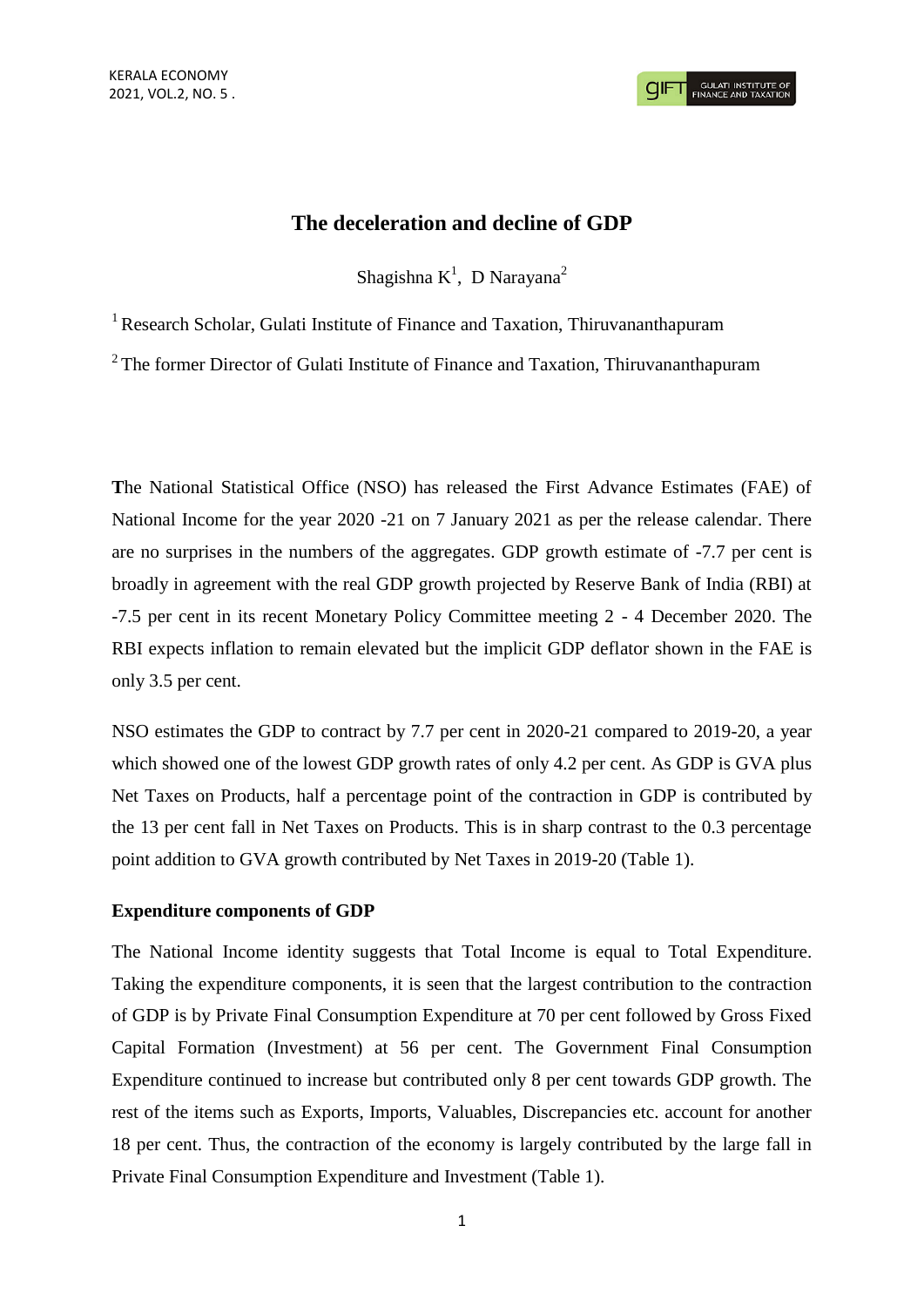| <b>Item</b>                               | $2019 - 20$<br>(PE) | 2020–21 $(1^{\text{st}}AE)$ | % Change            |  |
|-------------------------------------------|---------------------|-----------------------------|---------------------|--|
| Gross Value Added (GVA) at                |                     |                             |                     |  |
| <b>Basic Prices</b>                       | 1,33,01,120         | 1,23,39,175                 | $-7.2$              |  |
| <b>Net Taxes on Products</b>              | 12,64,831           | 11,00,487                   | $-13$               |  |
| Gross Domestic Product (GDP)              | 1,45,65,951         | 1,34,39,662                 | $-7.7$              |  |
| <b>Contribution to Contraction of GDP</b> |                     |                             | 11,26,289 (100)     |  |
| <b>Private Final Consumption</b>          |                     |                             |                     |  |
| Expenditure (PFCE)                        | 83,25,907           | 75, 37, 315                 | 7,88,592 (70.01)    |  |
| <b>Government Final Consumption</b>       |                     |                             |                     |  |
| Expenditure (GFCE)                        | 16,52,367           | 17,47,876                   | $-95,509$ $(-8.47)$ |  |
| <b>Gross Fixed Capital Formation</b>      |                     |                             |                     |  |
| (GFCF)                                    | 43,34,091           | 37,07,516                   | 6,26,575(55.63)     |  |

Table 1. Advance estimates of GDP 2020-21 at constant 2011 -12 prices (Rs crore)

Source: mospi.nic.in

Note: PE-Provisional Estimates; AE – Advance Estimates

#### **Sectoral growth performance**

The year 2019-20 recorded one of the worst growth performances over a long period with GVA growing at 3.9 per cent (Table 2). It would have been worse if Agriculture and Public Administration had not shown creditable growth. Already, Manufacturing and Construction were stagnating and Trade, Hotels, and Financial and Real Estate sectors were growing at historically low rates. In 2020-21, Agriculture continued its stellar performance but surprisingly, Public Administration reported negative growth. All other sectors, except Electricity, Gas,,,,, showed large de-growth. In particular, Manufacturing, Construction and Trade, Hotels,…, showed negative growth of 9 to 13 per cent. The overall growth is influenced by these large sectors of the economy.

Focusing on growth rates may create illusions. So, it may be worth looking at the levels of value added. It may be noted that GVA in 2020-21 is about 3 per cent lower than that in 2018-19 (Table 2). Except for Agriculture, Public Administration, Electricity, Gas,…, and Financial, Real Estate & Professional Services, the levels of GVA in 2020-21 are lower than that in 2018-19. If the economy were to grow at 3.5 per cent in 2021-22 then the economy will only reach the level of 2018-19. At 7.5 per cent growth in 2021-22 the level of 2019-20 will be breached. Surpassing 2019-20 GVA level would require a growth rate of over 8 per cent not seen in the last five years.

2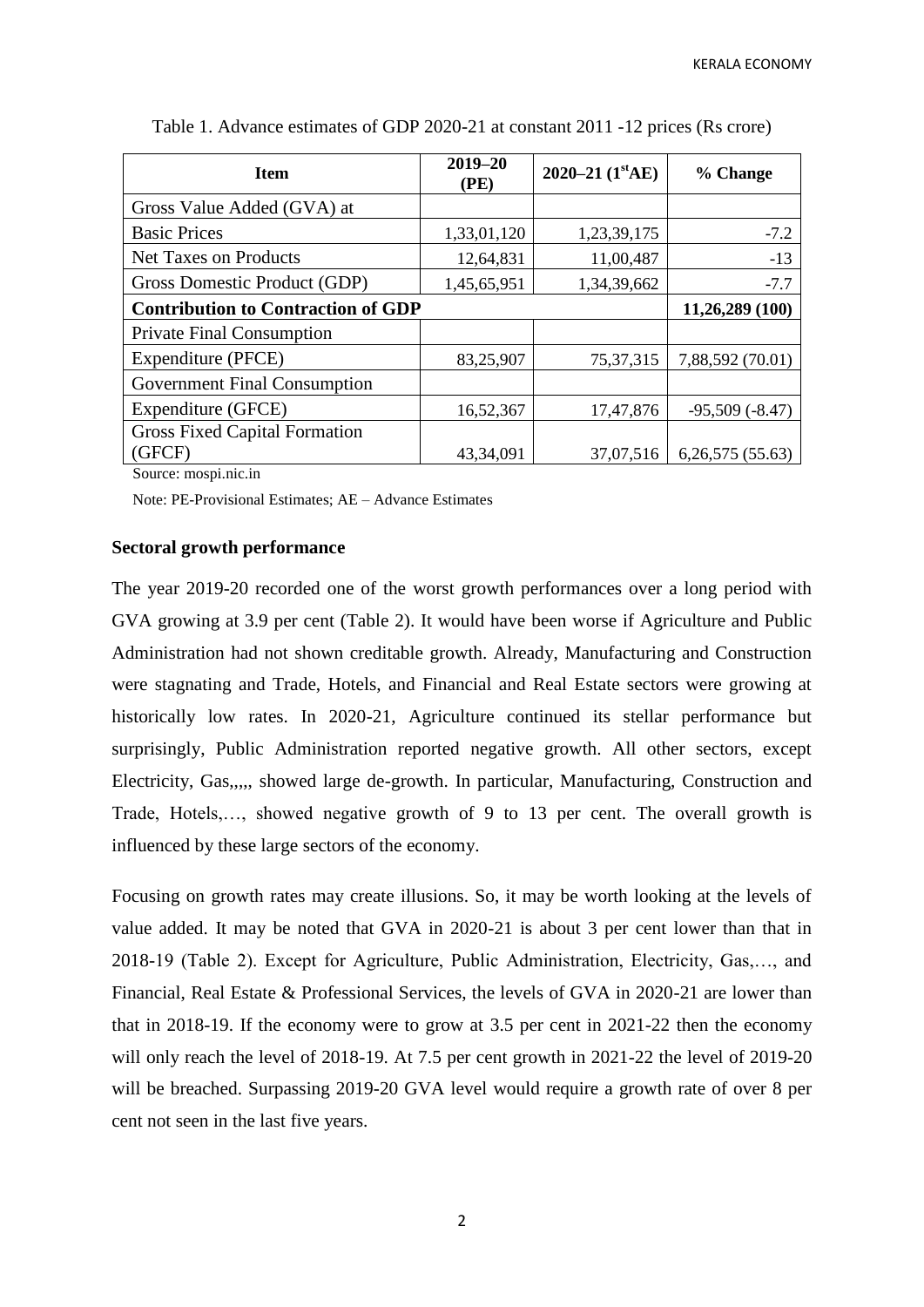| <b>Industry</b>                                                      | $2018 - 19$ | $2019 - 20$ | $2020 - 21$ | % Change Over<br><b>Previous Year</b> |         | $\frac{0}{0}$<br><b>Change</b><br>Over<br>$2018 - 19$ |
|----------------------------------------------------------------------|-------------|-------------|-------------|---------------------------------------|---------|-------------------------------------------------------|
|                                                                      |             |             | (1st AE)    | 2019-20                               | 2020-21 | 2020-21                                               |
| Agriculture, Forestry<br>$&$ Fishing                                 | 18,72,339   | 19,48,110   | 20,13,927   | $\overline{4}$                        | 3.4     | 7.6                                                   |
| Mining & Quarrying                                                   | 3,45,069    | 3,55,680    | 3,11,621    | 3.1                                   | $-12.4$ | $-9.7$                                                |
| Manufacturing                                                        | 23,16,643   | 23, 17, 280 | 20,98,912   | 0.03                                  | $-9.4$  | $-9.4$                                                |
| Electricity, Gas, Water<br>Supply & Other<br><b>Utility Services</b> | 2,96,560    | 3,08,832    | 3,17,125    | 4.1                                   | 2.7     | 6.9                                                   |
| Construction                                                         | 10,20,314   | 10,33,276   | 9,03,243    | 1.3                                   | $-12.6$ | $-11.5$                                               |
| Trade, Hotels,<br>Transport,<br>Communication etc.                   | 24,88,049   | 25,77,945   | 20, 26, 128 | 3.6                                   | $-21.4$ | $-18.6$                                               |
| Financial, Real Estate<br>& Professional<br>Services                 | 27,86,855   | 29,15,680   | 28,91,811   | 4.6                                   | $-0.8$  | 3.8                                                   |
| Public Administration,<br>Defence & Other<br><b>Services</b>         | 16,77,298   | 18,44,316   | 17,76,408   | 10                                    | $-3.7$  | 5.9                                                   |
| <b>GVA at Basic Prices</b>                                           | 1,28,03,128 | 1,33,01,120 | 1,23,39,175 | 3.9                                   | $-7.2$  | $-3.4$                                                |

**Table 2.** Sectoral growth rates of advance estimates, 2020-21 at constant prices (Rs crore)

Source: mospi.nic.in

Note: PE – Provisional Estimates; AE – Advance Estimates

# **GDP deflator and inflation rate**

In 2019-20, GDP growth at current prices was at 7.2 per cent compared to the GDP growth at constant prices. This was 3 percentage points higher indicating that the GDP deflator was 3 per cent giving a sense of the price rise in the economy. The deflator was almost in agreement with the CPI inflation rate reported for the year at 3.7 per cent. Surprisingly, the GDP deflator for 2020-21 at 3.5 per cent - the difference between GDP growth at current prices (-7.7%) and constant prices (-4.2%) - is far lower than the CPI inflation rate of 6.9 per cent. This is difficult to understand as many other agencies which have forecast GDP growth rate for 2020-21 have indicated that inflation would be 5 to 6 per cent (Asian Development Bank, Fitch Ratings).

## **Growth prognosis**

The Press Note by NSO provides useful information on some of the main indicators in an Annexure. Using some of the data a growth prognosis is provided. Taking index of sales of commercial vehicles in 2018-19 at 100, the numbers fell to 77 in 2019-20 and 33 in 2020-21. They will have to rise three-fold in 2021-22 to reach the 2018-19 level. As regards private